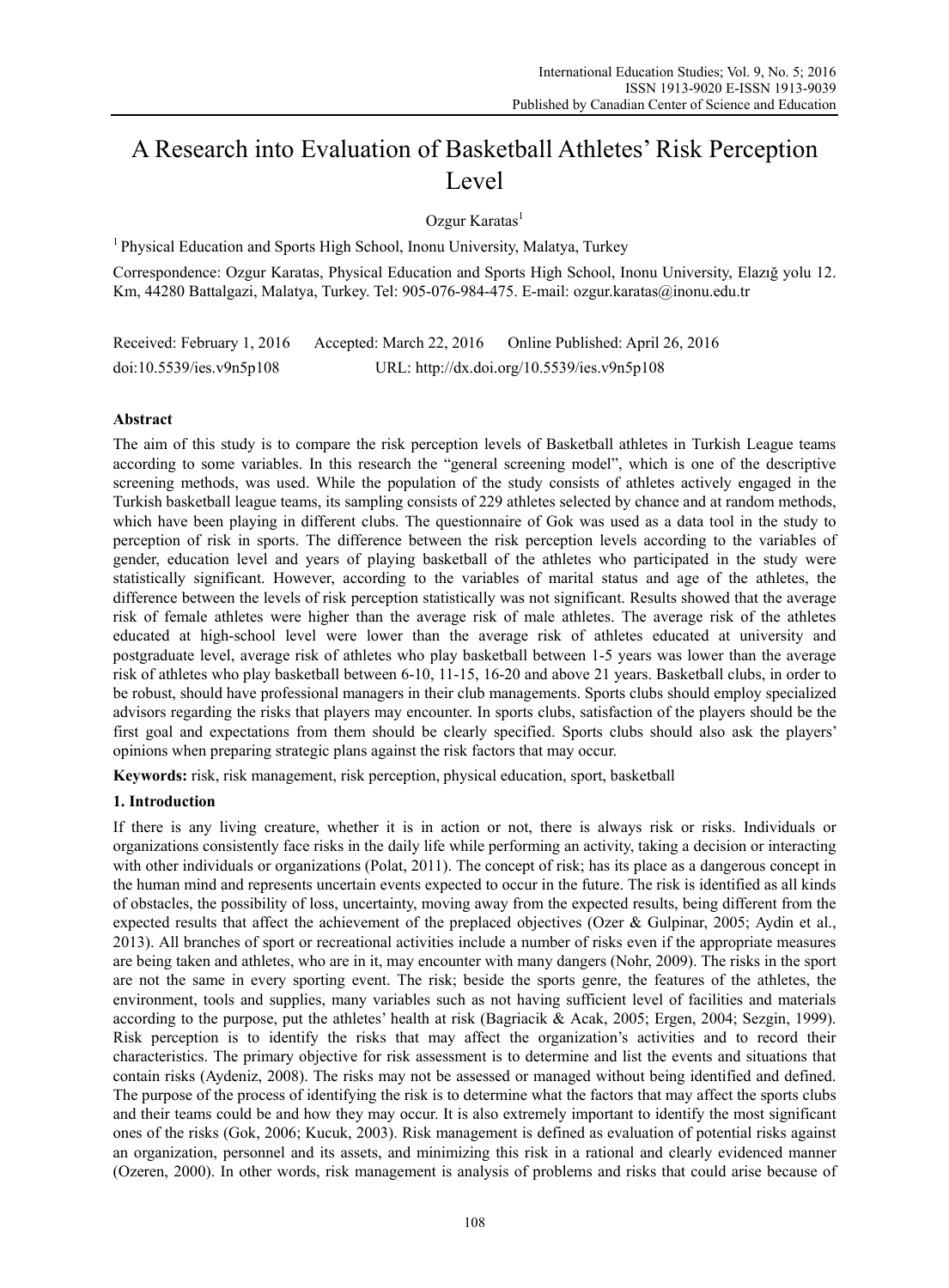these problems, and establishment of the administrative system needed to avoid new problems by effectively controlling them. Risk management consists of identification of risk, its accurate description, analysis and measures taken against it (Almassri, 2013). Risk management is sum of processes including description and evaluation of risks, determination of activities to be performed against them, specification of the responsibilities, application and monitoring of the specified activities, and review of the results (Korkmaz et al., 2014). In modern public administration approach, managers are held responsible for performing 'well management'. Risk management is considered as an important and indispensable element of a well management. In this context, the best way to perform the most correct action and to use the opportunities in the best way by minimizing problems that may arise throughout or as a result of processes is to predict problems, hitches or threads before they occur and develop countermeasures. This approach, which represents the risk management approach, provides managers with an important tool in the way of successful management. Therefore, today, institutions or organizations could accomplish their objectives in the best manner, perform their activities in an effective way, and achieve their goals depending on their success in the risk management (Polat, 2011). Risk management avoids potential losses by using measures that cost much lower than the potential magnitude of losses. Also, with transferring the potential threats that could lead to serious losses to the third persons via mechanisms like insurance, it helps reduce the potential costs that may arise (TUSIAD, 2008). Cost of preventing a risk is less than restitution cost. With risk management problems could be prevented before they occur, thus facilitating to achieve the goals specified in performance, cost and working program (Kuyucu, 2008).

The basic approach in risk management is attempt to enhance positive impacts of the uncertainties while minimizing its negative impacts, and anticipates taking the necessary measures against the adverse situations that may be encountered rather than giving planned responses. With such an approach alternative action plans could be selected by preplanning, which will make it possible to achieve the expected goals (Kalyoncu, 2013). Main purpose of risk management is introducing the risk, which is an abstract concept, and making it concrete (or measurable by numbers) to control it. Fundamental objective of risk management is to understand the risk-return framework in the best manner with interpreting it accurately, implementation of the strategic objectives based on these interpretations, and obtaining positive results depending on this. Since high return means high risk, it is much more important to specify the risks and compute them with abstract data (Almassri, 2013). When evaluating the risks, potential impact of the determined risks and magnitude of loss it may induce should be predicted. It is impossible to expect that each risk will occur at regular intervals or they will cause equal losses. Each risk will have a specific effect. At this stage, negative effects that will be created by these risks should be evaluated, and in accordance with the results of this evaluation, priority or orders of importance of the risks should be identified (Ozbek, 2012).

Insufficient lighting of courts where sports organizations are held, irregular cleaning of in-court and off-court places, inadequate warming up of players before the competition, negative attitudes and behaviors of the manager, ignoring health and safety measures, not providing the players with financial support may be considered as risk factors for players. Club administrations should establish risk management departments for sports events in order to identify and offer a solution to such risks. In addition, it is substantial to employ experts in such a department. This department will make significant contributions to both sports clubs and players by examining in detail the risk factors related to health, finance, facilities and social security issues, all of which may occur in sports clubs.

In this study it was intended to identify the risks that the athletes playing the basketball club in Turkey perceived and to compare the level of risk perception of the athletes with some of the demographic variables.

#### **2. Tools and Methods**

In this study one of the descriptive screening methods, the "general screening model" was used. The population of the study consists of athletes actively engaged in the Turkish basketball league teams, its sampling consists of 229 athletes selected by chance and at random method, which have been playing in different clubs. The questionnaire to determine the risk in the sports of Gok (2006) was used as a data tool in the study. A study of the validity and the reliability of the questionnaire used in the survey were conducted and the Cronbach alpha value of the questionnaire used was unnecessary expression determined to be 0.71. In the applied survey, the level of significance was accepted as .05 in order to determine whether there was any difference between demographic variables or not. The data were analyzed with the help of statistical packaged software.

#### **3. Findings**

The athletes who participated in the survey was investigated to determine the levels of risk perception according to variables such as gender, marital status, age, education levels and years of playing basketball.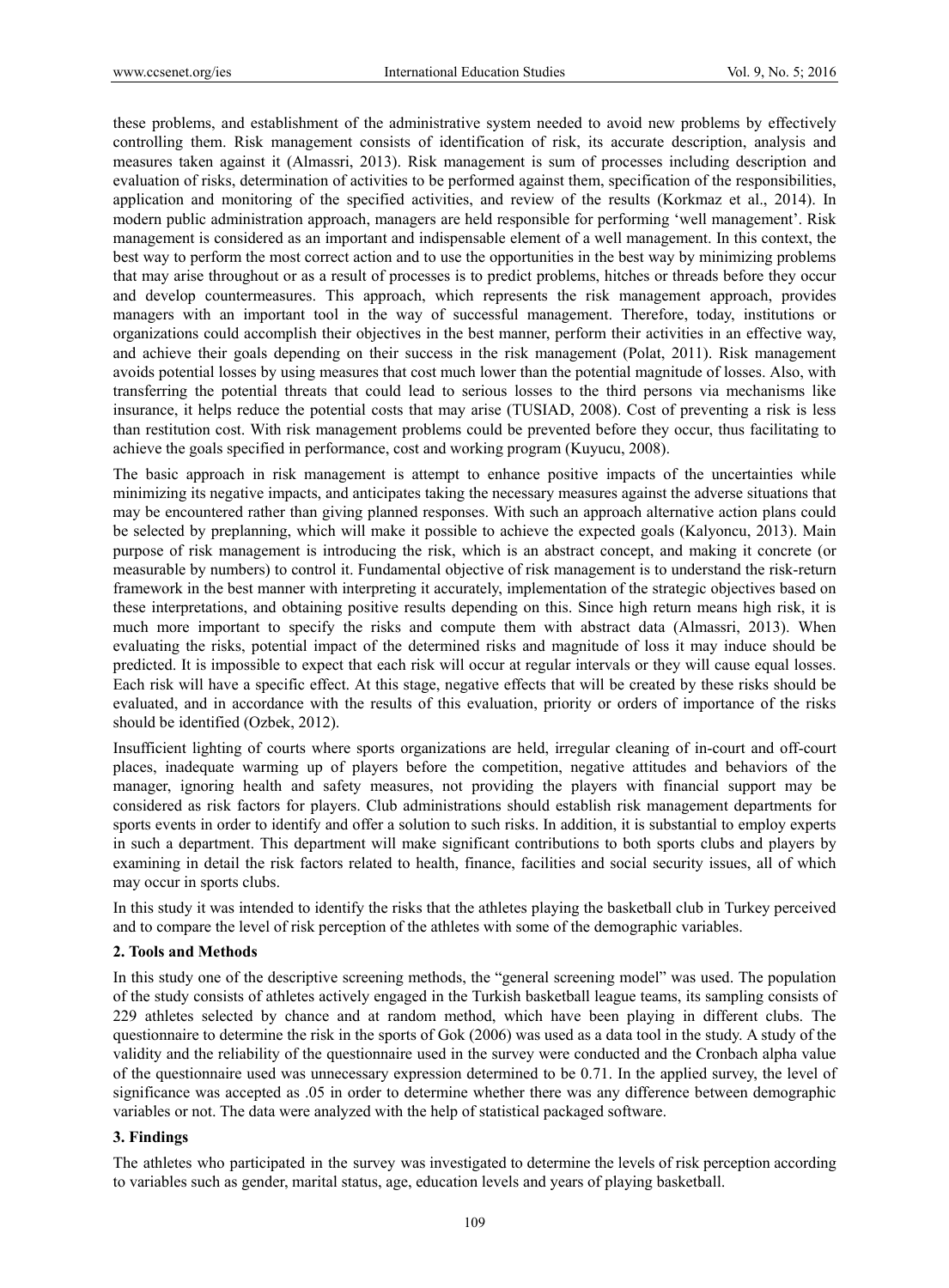| Table 1. Risk perception level of athletes according to gender variable |
|-------------------------------------------------------------------------|
|-------------------------------------------------------------------------|

| Gender N              | $\bar{x}$ | Ss |  |               |  |
|-----------------------|-----------|----|--|---------------|--|
| Male 123 34.22 3.53   |           |    |  | $3.128$ .002* |  |
| Female 106 32.72 3.72 |           |    |  |               |  |

When the Table 1 is being examined, it is being observed that the level of risk perception of the basketball athletes significantly changes (p<0.05) according to the gender variable. When we look at the arithmetic mean of the level of risk perception according to gender variable of the athletes, we see that the average risk of the female athletes ( $\bar{x}$ =32.72) is higher than the average risk ( $\bar{x}$ =34.22) of the male athletes.

Table 2. Risk perception level of athletes according to the marital status variable

| Gender N   | $\bar{x}$      | Ss. |              |  |  |
|------------|----------------|-----|--------------|--|--|
| Married 30 | 33.46 2.76     |     | $-.105$ .916 |  |  |
| Single     | 199 33.54 3.81 |     |              |  |  |

When the Table 2 is being examined, it is being observed that the level of risk perception of the basketball athletes does not significantly change ( $p > 0.05$ ) according to the marital status variable. When we look at the arithmetic mean of the level of risk perception according to marital status variable of the athletes, we see that the average risk of the single athletes ( $\bar{x}$ =33.54) is higher than the average risk ( $\bar{x}$ =33.46) of the married athletes. However, it was found out that this difference was not of a significant level.

Table 3. Risk perception level of athletes according to the age variable

|                          | Age                           | N  | $\bar{x}$           | <b>Ss</b> | F | P    |
|--------------------------|-------------------------------|----|---------------------|-----------|---|------|
|                          | 14-17                         | 69 | 32.91 3.88          |           |   |      |
| Level of Risk perception | $18 - 21$                     | 48 | 33.14 3.04          |           |   |      |
|                          | $22 - 25$                     |    | 51 34.43 4.14 6.286 |           |   | .179 |
|                          | 26-29                         |    | 29 33.89 2.78       |           |   |      |
|                          | 30 age and over 32 33.68 3.97 |    |                     |           |   |      |

When the Table 3 is being examined, it is being observed that the level of risk perception of the basketball athletes does not significantly change ( $p>0.05$ ) according to the age variable. When we look at the arithmetic mean of the level of risk perception according to age variable of the athletes, we see that the average risk of the athletes between the ages of 22-25 ( $\bar{x}$ =34.43) is higher than the average risk of the athletes of other age groups. However, it was found out that this difference was not of a significant level.

Table 4. Risk perception level of athletes according to the educational status variable

|                       | Educational Status $N = \bar{x}$ |                                 | Ss F | Lsd |
|-----------------------|----------------------------------|---------------------------------|------|-----|
|                       | High School 96 32.82 3.61        |                                 |      |     |
| Risk perception Level | University                       | $122$ 33.90 3.64 4.161 .017 1<3 |      |     |
|                       | Post Graduate 11 35.54 3.80      |                                 |      | 2<3 |

Lsd = Least Significant Difference.

When the Table 4 is being examined, it is being observed that the level of risk perception of the basketball athletes significantly change ( $p<0.05$ ) according to the educational status variable. It was found this difference to be between the athletes having a university degree level and the athletes having a high school level and the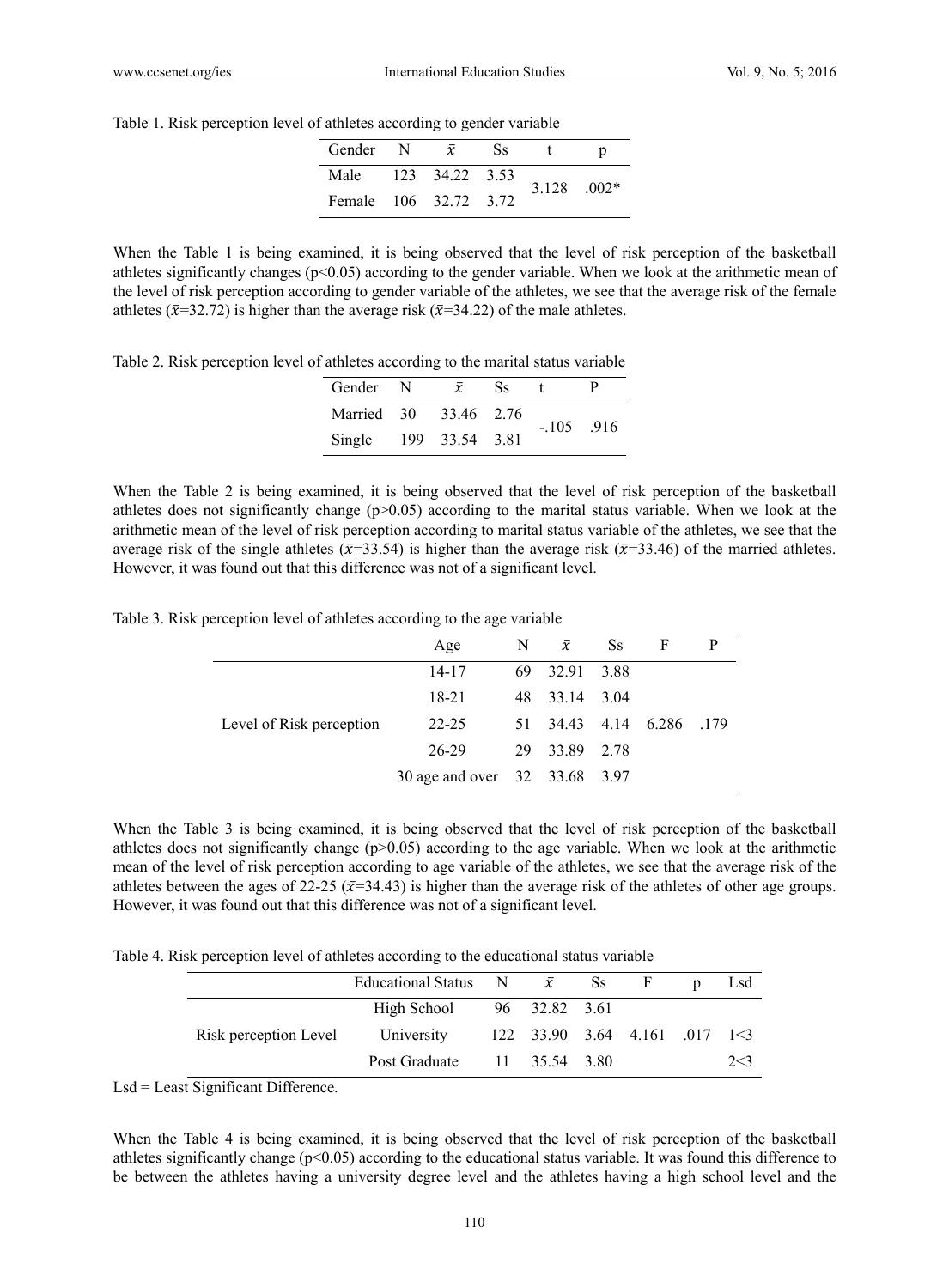athletes having a postgraduate degree level and the athletes having a high school level. When we look at the arithmetic mean of the level of risk perception according to the educational status variable of the athletes, we see that the average risk of the athletes having a high school level ( $\bar{x}$ =32.82) is lower than the average risk of the athletes having a university and postgraduate degree level.

|                       | Years of Playing Basketball $N = \bar{x}$ |     |               | <b>Ss</b> | F     | P             | Lsd |
|-----------------------|-------------------------------------------|-----|---------------|-----------|-------|---------------|-----|
|                       | $1-5(1)$                                  |     | 35 31.34 2.74 |           |       |               |     |
|                       | $6-10(2)$                                 | 97  | 33.85 3.76    |           |       |               | 2<1 |
| Risk perception Level | $11-15(3)$                                |     | 58 34.22 3.46 |           |       |               | 3<1 |
|                       | $16-20(4)$                                | 24  | 32.87         | 3.61      | 4.808 | $.001 \t 5<1$ |     |
|                       | 21 age and over $(5)$                     | 15. | 34.93         | -4.07     |       |               |     |
|                       |                                           |     |               |           |       |               |     |

| Table 5. Risk perception level of athletes according to years of playing basketball |  |  |
|-------------------------------------------------------------------------------------|--|--|
|                                                                                     |  |  |

Lsd = Least Significant Difference.

When the Table 5 is being examined, it is being observed that the level of risk perception of the basketball athletes significantly change ( $p<0.05$ ) according to the variable of years of basketball playing. It was found this difference to be between the athletes playing basketball between 6-10 years and the athletes playing basketball between 1-5 years, between athletes playing basketball between 11 to 15 years and the athletes playing basketball between 1-5 years, between athletes playing basketball for 21 years and over and the athletes playing basketball between 1-5 years. When we look at the arithmetic mean of the level of risk perception according to the variable of years of basketball playing, we see that the average risk of the athletes playing basketball between 1-.5 years ( $\bar{x}$ =31.34), is lower than the average risk of the athletes playing basketball between 6-10, 11-15, 16-20 and 21 years and above.

#### **4. Discussion and Conclusion**

When Table 1 is being examined, it is being observed that the levels of risk perception of the basketball athletes significantly change ( $p \le 0.05$ ) according to gender variable. When we look at the arithmetic mean of the level of risk perception according to the variable of gender of the athletes, we see that the average risk of the female athletes ( $\bar{x}$ =32.72), is higher than the average risk of the male athletes ( $\bar{x}$ =34.22). Oktem (2011) has detected a significant difference between the risk perception levels of the athletes dealing with archery and the gender variable. Gustafson (1998), Bouyer et al.,(2001) Chauvin et al., (2007); Altunoglu (2010), in their studies, have found out that women assess the dangers too risky compared to men or tended to make judgments in this direction; whereas Beyhun et al., (2007) have found out that women perceive risks in a more advanced level compared to men. These results seem to support our findings.

When the Table 2 is being examined, it is being observed that the level of risk perception of the basketball athletes does not significantly change  $(p>0.05)$  according to the marital status variable. When we look at the arithmetic mean of the level of risk perception according to marital status variable of the athletes, we see that the average risk of the single athletes ( $\bar{x}$ =33.54) is higher than the average risk ( $\bar{x}$ =33.46) of the married athletes. However, it was concluded that this difference was not of a significant level. Karatas (2012) and Aras (2013), as the result of the studies they have conducted, have attained the conclusion that the variable of marital status did not affect the perception of risk perception. And the reason why the risk average of the single athletes was higher than the risk average of the married athletes, according to Sarac and Kahyaoglu (2011), could be explained with the opinion that single people had fewer responsibilities, therefore they can take more risks.

When the Table 3 is being examined, it is being observed that the level of risk perception of the basketball athletes does not significantly change (p>0.05) according to the age variable. When we look at the arithmetic mean of the level of risk perception according to age variable of the athletes, we see that the average risk of the athletes between the ages of 22-25 ( $\bar{x}$ =34.43) is higher than the average risk of the athletes of other age groups. However, it was concluded that this difference was not of a significant level. Gok (2006) has determined that there was no any significant difference between the levels of risk perception of the volleyball athletes in terms of age groups. And Karatas (2012) has also determined that there was no any significant difference between the levels of risk perception of the handball athletes and the age variable. According to the results of our study, it was considered that the age variable wasn't a factor in risk perception.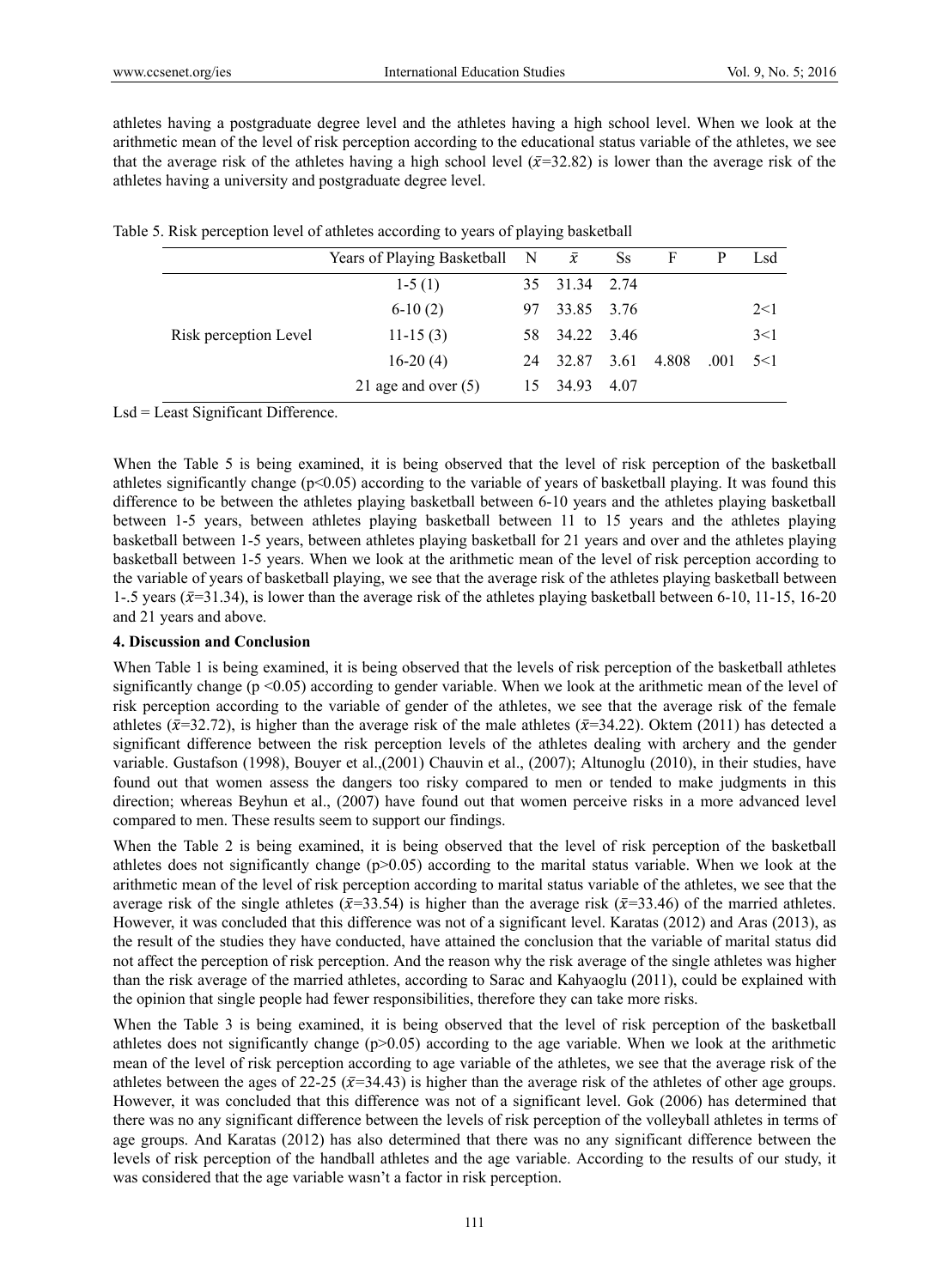It can be observed in Table 4 that basketball athletes' risk assessment levels do differentiate significantly  $(p<0.05)$ depending on the variable of educational status. It's been ascertained that this difference is between undergraduates and high school graduates and also between postgraduates and high school graduates.

When looked at the arithmetic average of risk assessment levels of athletes according to their educational status, it can be observed that risk average of high school graduate athletes'  $(\bar{x}=32.82)$  is below undergraduate and postgraduate athletes. In reference to the studies, Gursoy et al. (2008) found out that risk perception increases for some dangers as the educational status escalates, according to Ceyhan (2008), educational status of a person increases his/her risk assessment capacity and thus, positively effects the will of risk perception, as for Sjoberg (2000) and Lazo et al. (2000), they have stated that there is a positive correlation between risk perception levels and education. These outcomes are parallel with our findings.

When the Table 5 is being examined, it is being observed that the level of risk perception of the basketball athletes significantly change ( $p<0.05$ ) according to the variable of years of basketball playing. It was found this difference to be between the athletes playing basketball between 6-10 years and the athletes playing basketball between 1-5 years, between athletes playing basketball between 11 to 15 years and the athletes playing basketball between 1-5 years, between athletes playing basketball for 21 years and over and the athletes playing basketball between 1-5 years. When we look at the arithmetic mean of the level of risk perception according to the variable of years of basketball playing, we see that the average risk of the athletes playing basketball between 1-5 years ( $\bar{x}$ =31.34), is lower than the average risk of the athletes playing basketball between 6-10, 11-15, 16-20 and 21 years and above. Alexander et al., (1990), having the opinion that the young athletes cannot assume the risk as adults do, so, as the results of our study it is being considered that the young athletes are not ready to assume risks, when the athletes grow older, there is an increase in their perception of risk factors as well, and that due to the experiences of the athletes, this causes that the high levels of anxiety, stress and risk brought about by the competition environment of the basketball, be perceived in a higher level compared to the young athletes and thus results in high levels of risk perception.

Basketball clubs, in order to be robust, should have professional managers in their club managements. Sports clubs should employ specialized advisors regarding the risks players may encounter. Sports clubs should give in-service training to the players for prevention of the risks related with health, facilities, finance and management of social security issues. Sports federations should ensure minimization of experienced failures by providing relevant coordination and cooperation between sports clubs and players. In order to achieve success following identification of the risks players, as well as managers, should fulfil their responsibilities. In sports clubs, satisfaction of the players should be the first goal and expectations from them should be clearly specified. Sports clubs should also ask the players' opinions when preparing strategic plans against the risk factors that may occur. Federations and sports clubs should prepare an emergency action plan against specific risk situations players may encounter, and within the scope of this emergency plan management mission of each club and each individual should be defined in writing and solution to the problem should be performed in the most effective manner in case of emergency risk situations. Sports clubs should be restored to a condition such that they will be able to respond the risk factors that players identify.

#### **References**

- Alexander, D. S., Kim, Y. J., Ensminger, M., Johnson, K. E., Smith, B. J., & Dolan, L. J. (1990). A measure of risk taking for young adolescents: reliability and validity assessments. *Journal of Youth and Adolescence*, *19*(6), 559-569. http://dx.doi.org/10.1007/BF01537176
- Almassri, F. (2013). *Encountered in Construction Project Risk and Risk Management* (Master thesis). Yildiz Technical University, Institute of Science and Technology Department of Civil Engineering Construction Program Istanbul, Turkey.
- Altunoglu, B. A. (2010). *Environmental risk perception of Secondary Students* (Doctoral thesis). Hacettepe University High School-education department of science and mathematics Ankara, Turkey.
- Aras, D. (2013). *Risks of work environment, risk perception of the nurses working in public hospitals in the city center of Isparta and the relationship with the quality of life* (Master thesis). Suleyman Demirel University, Institute of Health Sciences, Public Health Department Isparta, Turkey.
- Aydeniz, S. (2008). *Future and option contracts and the risk management in the enterprises*. Arikan printing and publishing distribution, co. ltd, Istanbul.
- Aydin, G., Yanardag, M., Erkan, M., & Yaliz, D. (2013). *Risk management in sports* (Editor: Yilmaz, I.). Anadolu University Publication No.: 2884. open faculty publication No: 1841. (1st ed.). Anadolu University,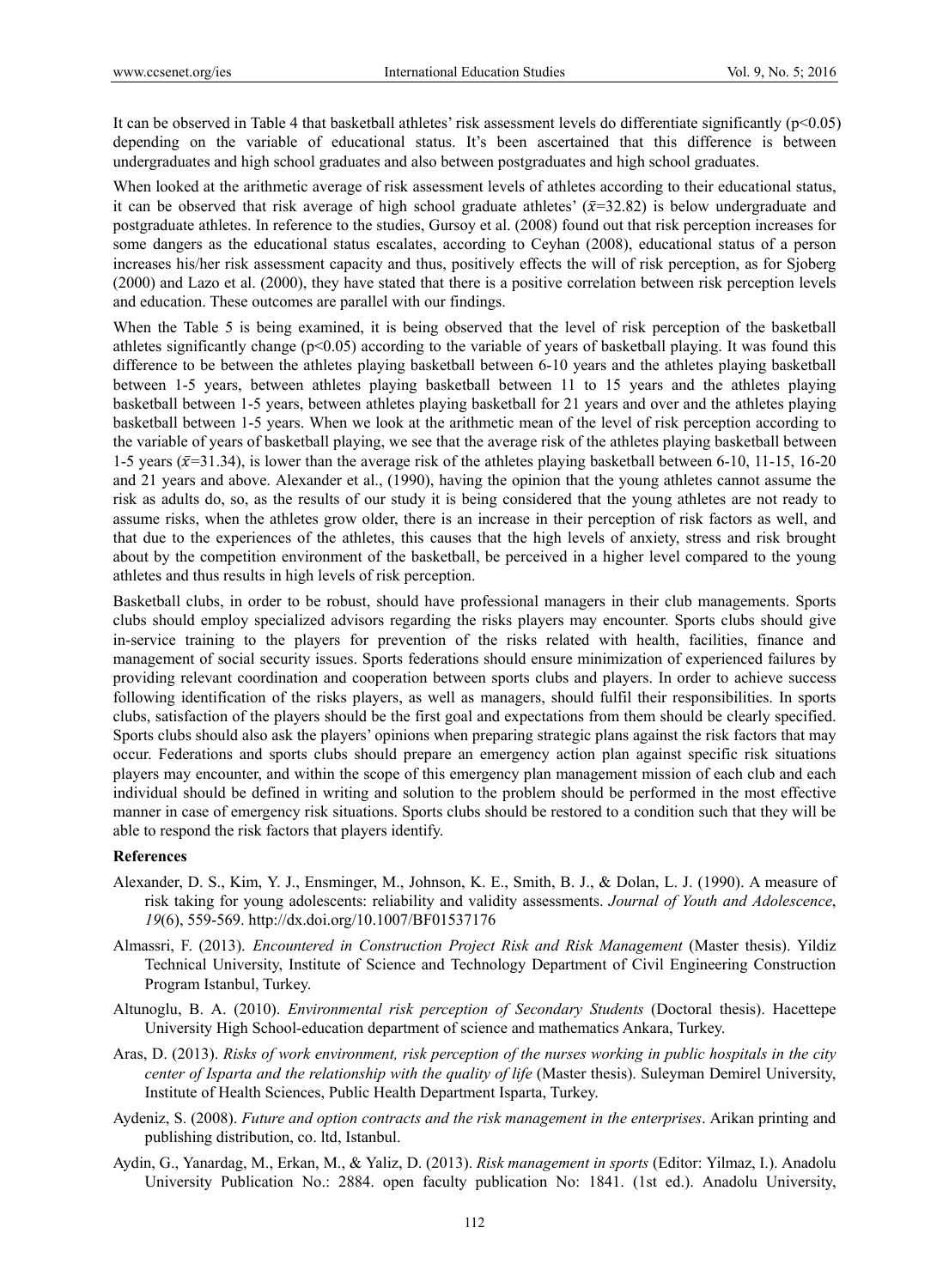Eskisehir.

Bagriacık, A., & Acak, M. (2005). *Sports injuries and rehabilitation*. Yaylacık printing, Istanbul.

- Beyhun, N. E., Vaizoglu, S. A., Mete, A., Okur, S., Ongun, M., Orçan, S., & Guler, Ç. (2007). Hacettepe University Faculty of Medicine, Level of environmental risk perception in the final year undergraduates in the 2005-2006 academic year. *TAF Preventive Medicine Bulletin*, *6*(5), 345-350.
- Bouyer, M., Bagdassarian, S., Chaabanne, S., & Mullet, E. (2001). Personality correlates of risk perception. *Risk analysis*, *21*(3), 457-465. http://dx.doi.org/10.1111/0272-4332.213125
- Ceyhan, G. (2008). *An application on the impact of financial risk tolerance of the lifestyles* (Unpublished master's thesis). Hacettepe university institute of social sciences, Ankara, Turkey.
- Chauvin, B., Hermand, D., & Mullet, E. (2007). Risk perception and personality facets. *Risk Analysis*, *27*(1), 171-185. http://dx.doi.org/10.1111/j.1539-6924.2006.00867.x
- Ergen, E. (2004). *Writings of sports sciences and medicine*. Nobel Publishing and Distribution, Ankara.
- Gok, Y. (2006). *Assessment of sports clubs in the volleyball premier league in Turkey in terms of risk management* (Master's thesis). Gazi University, Institute of Health Science, Physical education and sports department, Ankara, Turkey.
- Gursoy, S. T., Cicekioglu, M., Borekci, N., Soyer, T. M., & Ocek, Z. (2008). Level of environmental risk perception in the municipal employees in Izmir, zone Karsiyaka. *Cumhuriyet University, Faculty of medicine journal*, *30*(1), 20-27.
- Gustafson, P. E. (1998). Gender differences in risk perception: Theoretical and Methodological Perspectives. *Risk Analysis*, *18*(6), 805-811. http://dx.doi.org/10.1023/B:RIAN.0000005926.03250.c0
- Kalyoncu, D. (2013). *Alternative Ways of Risk Management Risk-Free* (Master's thesis, Okan University Institute of Social Sciences Department of Accounting and Auditing, Istanbul, Turkey).
- Karatas, O. (2012). *Risk management in Sports: the example of Turkey handball super league* (Doctoral thesis, Firat University, institute of health sciences and physical education and sports department, Elazig, Turkey).
- Korkmaz, M., Aytac, A., Kılıc, B., Yucel, A. S, Toker, F., & Gumuş, S. (2014). *Risk Management and Practices in Health Care Workers: The Case of Private Public Health Institutions*. 8. Health and Hospital Administration Congress. Lefke European University Faculty of Health Sciences. September 10-112.
- Kuçuk, A. Y. (2003). *Risk management in aviation in terms of safety and practice examples from the aviation organizations* (Master's thesis, Institute of Social Sciences of Anadolu University, Eskisehir, Turkey).
- Kuyucu, E. (2008). *Risk Analysis for Construction Project Methods: Implementation of a Petrochemical Plant*  (Master's thesis, Dokuz Eylul University, Institute of Social Sciences, Department of Quantitative Methods and Management Science Program. Izmir, Turkey).
- Lazo, J. K., Kinnell, J. C., & Fisher, A. (2000). Expert and layperson Perceptions of ecosystem risk. *Risk analysis*, *20*, 179-193. http://dx.doi.org/10.1111/0272-4332.202019
- Nohr, K. M. (2009). *Managing risk in sport and recreation*. IL: Human Kinetics.
- Oeren, B. (2000). *Internal Auditing Standards and Occupation of the new initiative*. The Court of Accounts Directorate Publication works.
- Oktem, C. (2011). *Analysis of sport of archery in Turkey in terms of risk management* (Master's thesis, Akdeniz University, Institute of social sciences, sport management department, Antalya, Turkey).
- Ozbek, C. (2012). *Internal Audit Corporate Governance Risk Management Internal Control*. Internal Audit Institute Press, Istanbul, Turkey.
- Ozer, L., & Gulpınar, S. (2005). Risks that the consumers perceive in the service sector: A study in airline industry. *Trade and tourism training school magazine*, (1), 1-15.
- Polat, N., (2011). Risk Management in Information Systems. *External auditing magazine*, July-August-September, 37-46.
- Sarac, M., & Kahyaoglu, M. B. (2011). The analysis of socio- economic and demographic factors having impact on the tendency of risk assuming of the individual investors. *BRSA Banking and Financial Markets*, *5*(2), 135-157.
- Sezgin, I. (1999). *The role and importance of the Sports ergonomics in sports injuries and sports disablements*